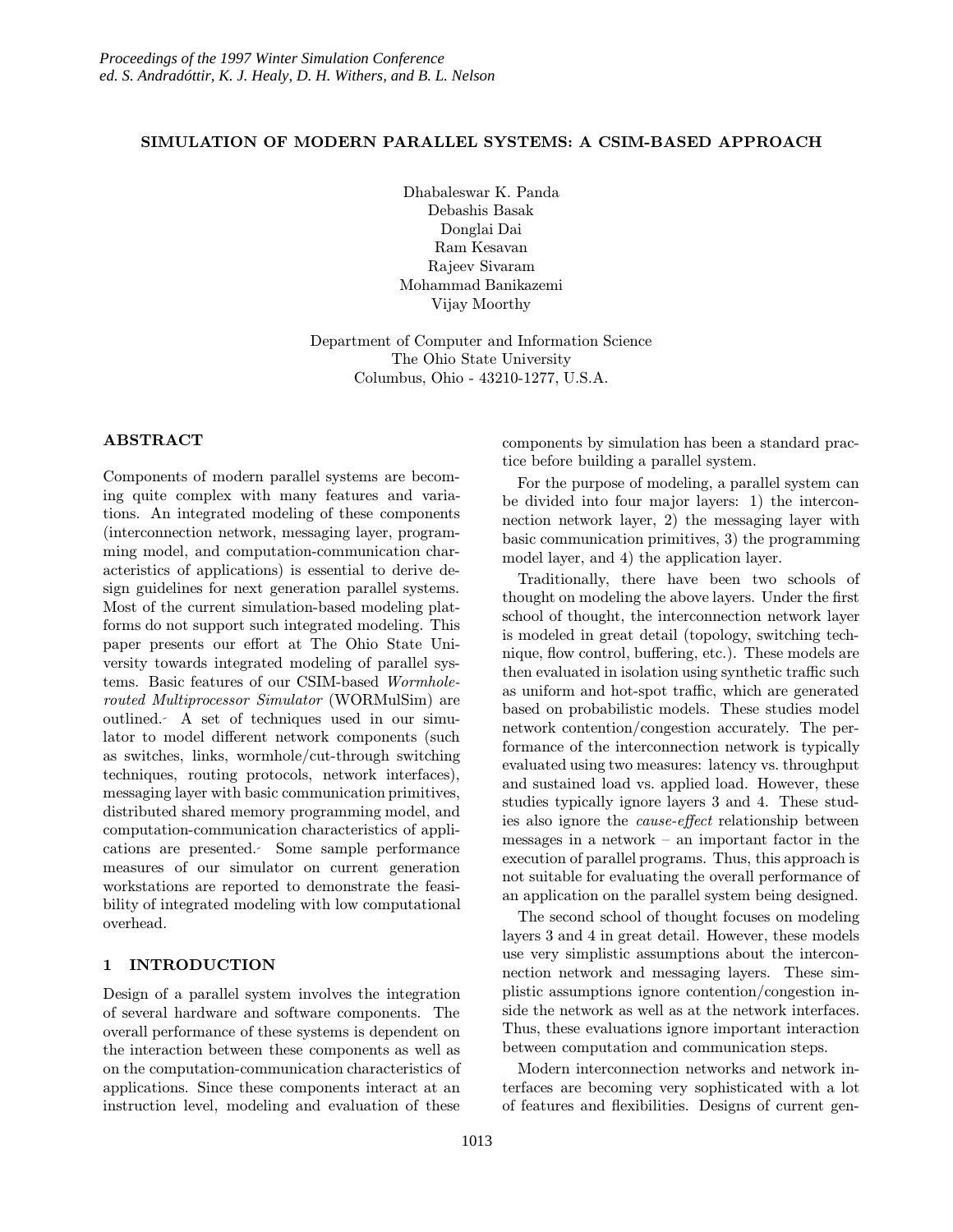eration parallel systems show that layers 2 and 3 need to be supported in an extremely efficient manner on a parallel system (supporting either distributed memory or distributed shared memory paradigms) to achieve low-latency and high-bandwidth communication. Thus, it is critical that all four layers be modeled in an integrated manner to accurately estimate the overall execution time of an application on a proposed parallel system. We at OSU realized this need a few years ago and took on the challenge of modeling parallel systems in an integrated manner.

In order to implement integrated modeling, a simulation environment is needed where actual applications (in user-level languages like C or Fortran) can be executed on the simulated model of the system encompassing layers 1-4. Such an environment should be capable of producing application results during execution as well as providing user-level and systemlevel performance numbers (such as overall execution time of an application, time elapsed between two points in the execution, average latency of messages, and load on the network).

A process-oriented simulation package like CSIM (Schwetman, 1988) is ideal for such integrated modeling of a parallel system. Over the last five years, we have used such an approach in our *Parallel Architec*ture and Communication (PAC) group at The Ohio State University. In this paper we present our techniques and methodologies for implementing such an integrated modeling of parallel systems using CSIM.

We first provide an overview of our *Wormhole*routed Multiprocessor Simulator (WORMulSim) and introduce its basic features. Next, we illustrate a set of techniques and methodologies which can be used with CSIM structures and processes to model the components of the four layers (interconnection network, messaging and basic communication primitives, programming model, and application). Finally, some performance measurements of our simulator on current generation workstation platforms are reported.

# 2- OVERVIEW OF WORMulSim

In this section we present an overview of WORMul-Sim. This simulator is designed with modularity in mind, i.e., various different models of interconnection networks, messaging layers, programming models, and application models are available to the user. New models for the above layers can also be easily incorporated into the simulator. Fig. 1 shows an overview of WORMulSim, and the various layers of the integrated modeling approach.

At the lowest layer, the simulator models a wide range of interconnection networks (Duato et al.,



Figure 1: Overview of WORMulSim

1994). Techniques to model these components using CSIM are presented in the following section. Flexibility exists for specifying the following architectural parameters in order to configure an interconnection network according to an architect's choice: network resources (number of switches/routers, number of physical/virtual channels per link, and number of injection/consumption channels per node), topology (regular/clustered/irregular interconnection), choice of switching technique (wormhole/buffered wormhole/virtual cut-through), and routing scheme (deterministic/partial adaptive/fully adaptive). The simulator also provides flexibility to specify a range of timing parameters for the network: routing delay  $(t_{route})$ , switch delay  $(t_{sw})$ , time to transfer a flit across a physical channel  $(t_{phys})$ , and injection/consumption time per flit  $(t_{inj}, t_{cons})$ . (A flit is defined as a unit of data transfer on which the flow control is used.)

The next layer models message-passing mechanisms and basic communication primitives. Two major types of point-to-point communication primitives are supported: asynchronous non-blocking send and blocking recv. Flexibility exists to support packetization at the network interface level. A user can specify the following parameters: message length, maximum packet size, communication overhead at the sending and receiving hosts per message  $(t_{host}^{send}, t_{host}^{recv})$ , and communication overhead at the sender/receiver network interface per packet  $(t_{nic}^{send}, t_{nic}^{recv})$ . Details of this layer are described in Section 4.

In addition to the point-to-point communication primitives, the simulator also supports collective communication as defined by the MPI standard (MPI Forum, 1994). A lot of current research has focused on providing communication and architectural support as well as on designing efficient algorithms for achieving low-latency collective communication. Many of these architectural supports and the asso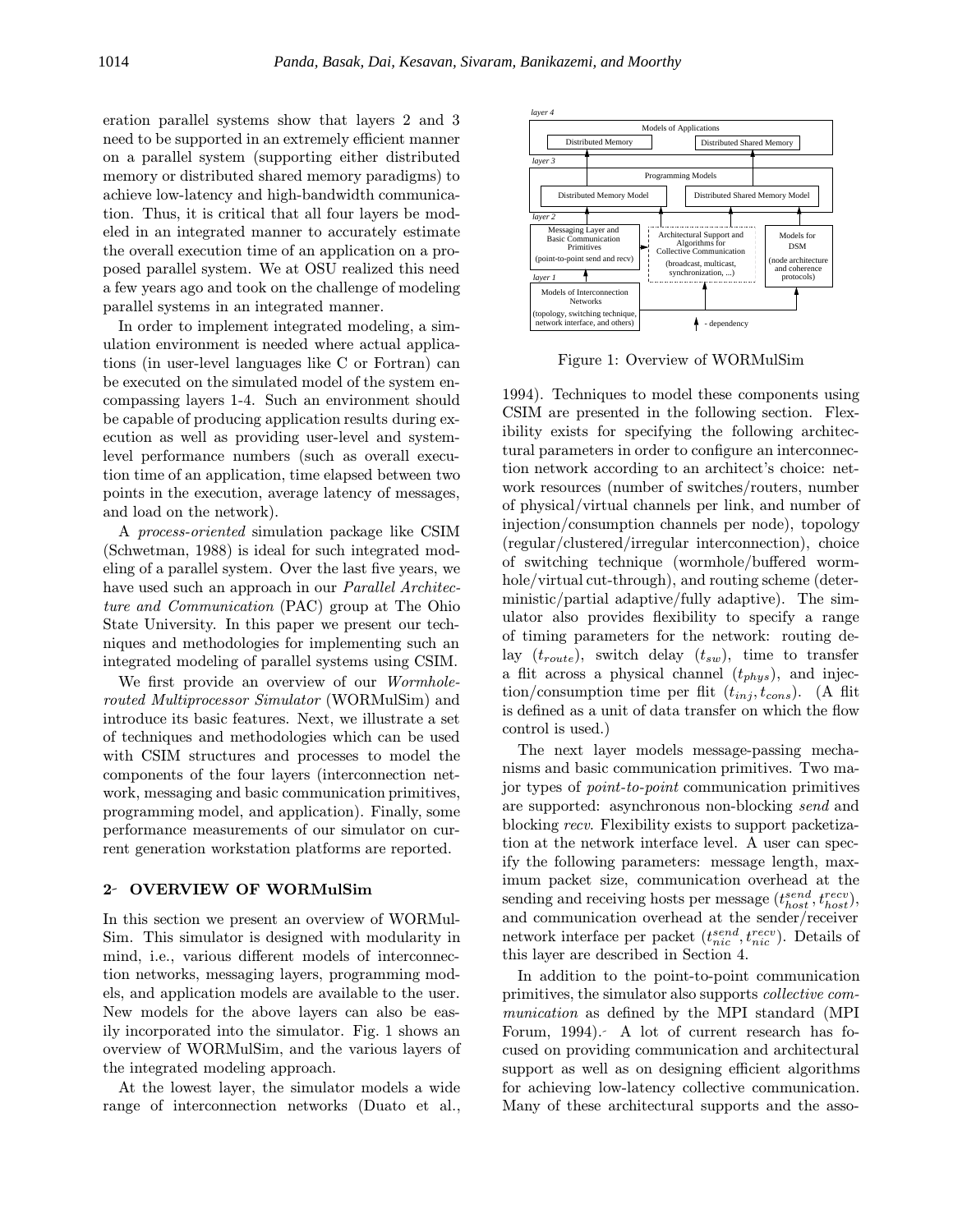ciated algorithms are implemented in WORMulSim to provide user-level collective communication primitives (broadcast, multicast, complete exchange, etc.). However, in order to keep this paper focused, we do not discuss these issues in this paper.

The next layer implements two popular programming models: distributed memory and distributed shared memory (DSM). The distributed memory programming model directly uses the basic messaging layer and the send/recv communication primitives. However, supporting the DSM model requires additional architectural support in a parallel system. WORMulSim supports a wide-range of models for evaluating hardware cache-coherent DSM systems (popularly known as CC-NUMA systems). These systems are designed with integrated node architecture (processor, memory, cache, directory, and specialized network interfaces) and cache-coherency protocols (Stenstrom, 1990). Flexibility exists in the simulator to configure the organization of the integrated node architecture (such as the size of memory/cache, access time of memory/cache, number of request/reply queues between processor-cachememory-directory-network, overhead associated with these queues), to select suitable cache coherency protocols (FIFO/non-FIFO, fully/limited), and to select suitable consistency semantics (sequential/release). The details of how we model these components are presented in Section 5.

Modeling computation-communication characteristics of applications is very important in the integrated modeling approach. Since our simulator is designed using CSIM, layers 1-3 provide a SPMD (Single Program Multiple Data) interface to the applications. This provides the ability to directly run distributed memory and DSM programs written in the SPMD style on WORMulSim. The computation blocks of the programs are instrumented to reflect the actual latency incurred while executing these blocks on a processor. Flexibility exists for specifying the clock rate of the processor. Thus, WORMulSim provides very accurate estimation of the execution time of an application. These issues are discussed in detail in Section 6.

# 3- MODELING INTERCONNECTION **NETWORKS**

We now describe the components of the interconnection layer in a parallel system and the method that we adopt to model it using CSIM.

#### 3.1 Network Resources

CSIM (Schwetman, 1988) is a process-oriented simulation package. It allows multiple processes to be created, and manages the mutually exclusive sharing of resources by these processes. This is done by a CSIM feature called a facility. A process can reserve a facility for any number of clock ticks and subsequently release it. Another useful feature of CSIM is an event. This corresponds to a signal that a process can set or wait upon. We use these two basic CSIM features to model most of the network resources in WORMulSim.

A typical parallel system consists of hosts connected together through an interconnection network. In such systems, the job of sending and receiving messages is either completely handled by the host processor, or a network interface card (NIC) processor handles some part of the job. Each host processor and NIC processor corresponds to a facility in WOR-MulSim, which allows various processes to reserve these processors in a mutually exclusive manner to model their computational requirements. Each injection and consumption channel of a host also corresponds to a facility which can be reserved and released by outgoing and incoming packets from and to the host.

The interconnection consists of a set of physical links and routers (or switches). By modeling each physical link as a facility, WORMulSim ensures that no two packets traverse a physical link at the same instant, which is typical of parallel system interconnects. In most modern networks, to improve throughput, each physical link has multiple virtual channels multiplexed on it. Before a message can traverse a physical link, it needs to reserve one of the virtual channels corresponding to that physical link. Again, each virtual channel is modeled as a facility in the simulator to capture the above property.

In summary therefore, each host processor, NIC processor, injection channel, consumption channel, physical link and virtual channel is modeled as a facility in the simulator, and signals in the system are are modeled as events.

We now describe the method adopted for modeling the various components of message communication in the network, viz. the switching technique and the routing mechanism. In the following, we use the terms switch and router interchangeably.

# 3.2 Switching Techniques

WORMulSim models various forms of cut-through switching: wormhole switching, buffered wormhole switching, and virtual cut-through switching. Under cut-through switching, a router can begin forwarding an arriving packet once the (relevant portion of the) packet header has arrived. Once the packet routing decision is made and the (relevant portion of the)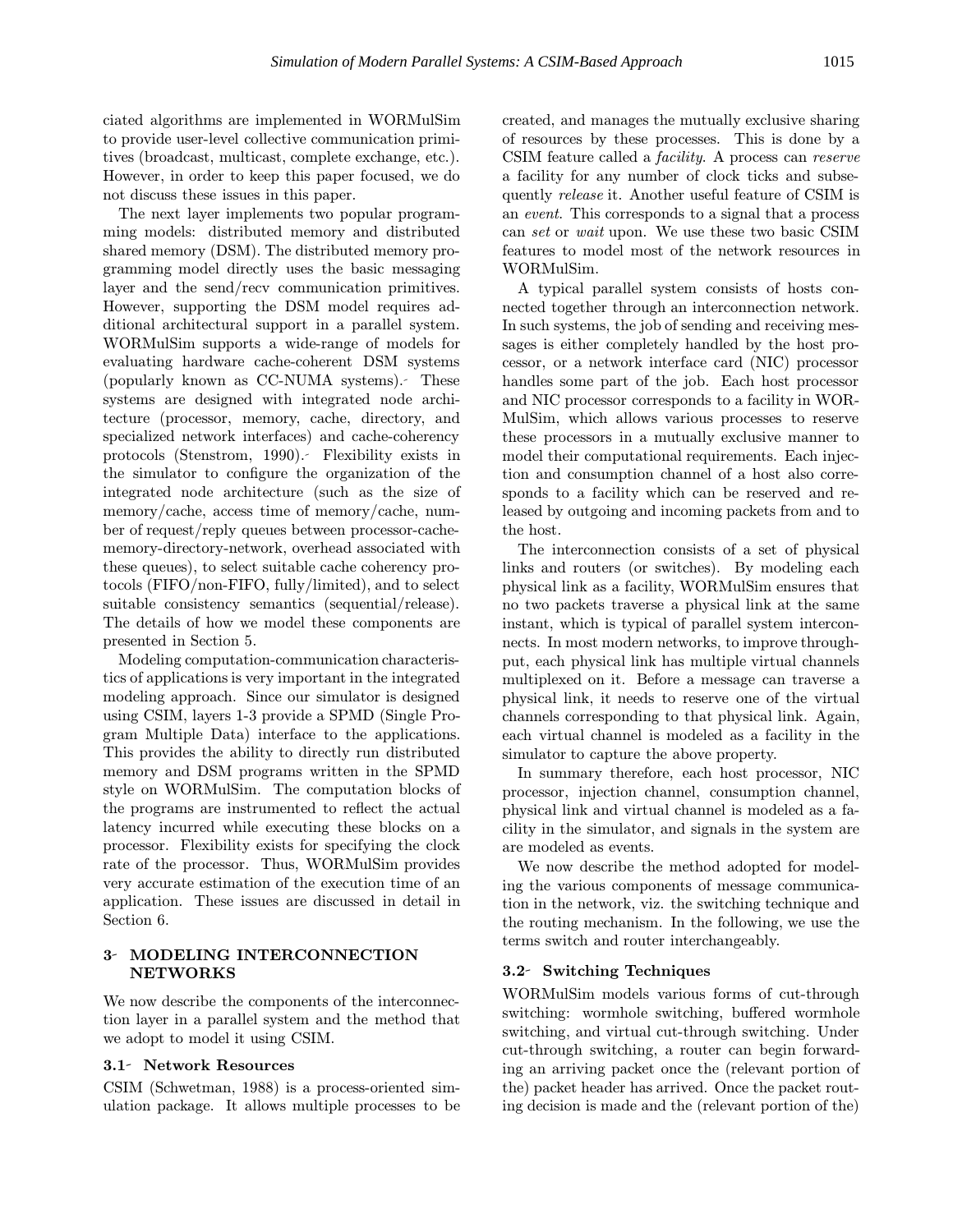packet header is forwarded to the appropriate output port, the remaining packet flits are forwarded one after another to the same port. Thus, arriving packet flits can be routed in a continuous pipelined stream through the network.

The various forms of cut-through switching differ in the number of flits that can be buffered at the switch if a required output port cannot be obtained (because it is has been reserved by another packet, i.e. due to link contention). Under wormhole switching a single flit can be buffered at a switch, under buffered wormhole switching a few of the packet flits can be buffered at a switch (without the guarantee that the entire packet can be buffered), and under virtual cutthrough switching, the entire packet is guaranteed to be buffered at the switch.

Although WORMulSim models all these forms of cut-through switching, in this paper we focus only on the methods adopted for modeling wormhole switching. The methods adopted for modeling buffered wormhole and virtual cut-through switching are variations of this.

Modeling Wormhole Switching: Worms (packets in transit through the network) are modeled as CSIM processes, one process representing the movement of the worm header and the other processes modeling the flow of the remaining worm flits.

The process modeling the worm header movement traverses the path from the source to the destination reserving virtual channels along the path. If system links have only one virtual channel, this has the effect of reserving all the links on the path from the source to the destination. For systems supporting destination based routing, the path from the source to the destination can be obtained at every router in the worm's path by calling a routing function (see Sec. 3.3 below). Delays are introduced to model such routing overhead at the routers/switches. Alternatively, for systems supporting source based routing, the path is pre-computed and carried with the header. The process modeling the worm header movement extracts information from this pre-computed route to choose an output link at the routers on its path.

Once the header reserves a link at a router and proceeds ahead, it creates a tail process for that router. Thus, one tail process is associated with every router on the worm's path. Each tail process takes care of transferring arriving data through the router and over the next link to the succeeding router whose tail process repeats a similar function. These tail processes collectively transfer the data flits of the worm over the reserved virtual channels on the path to the destination. They also have the function of releasing the virtual channels once all of the data flits have been

transferred over them so that they may be used by other worms. Since flits are pipelined through the network, a tail process can begin transferring a flit as soon as the tail process corresponding to the previous router has delivered it. Thus, there is a coupling among the successive tail processes that has to be modeled. We model such coupling by using an event known as xfer-done associated with every router. Once a flit has been transferred by a tail process through its router and the next link, it sets the xfer-done event corresponding to the next router. The tail process corresponding to the next router can then begin transferring the arrived flit to the succeeding router and so on.



Figure 2: Interaction Between the Processes that Model a Worm

Every router can buffer a single flit at the input port under wormhole routing. When an output channel is acquired, the flit can be transferred to a similar one flit buffer at the next input port, thereby freeing the buffer at the input port for the next flit. When a worm header cannot acquire the channels that it requests, it remains blocked at the input port buffer and the remaining worm flits are also blocked in place since they find no available buffers at the input ports of the succeeding routers. To model this, we use an event called buff-empty associated with every router. The *buff-empty* event is set as soon as a flit is transferred from an input to the output buffer of a switch. A tail process transfers a flit from the input buffer to the output buffer only when the xfer-done event corresponding to its router has been set. Once this transfer is made, the tail sets the buff-empty signal corresponding to its router. It then transfers this flit from the output buffer to the input buffer of the next router when the *buff-empty* event corresponding to the next router has been set. The tail process then sets the xfer-done event corresponding to the next router Fig. 2 shows some of the above described events. If a worm header is blocked, a buff-empty event is not set by the process modeling the worm's header. This has a cascading effect causing all the tail processes to block, thereby modeling the blocking of the entire worm.

#### 3.3 Routing

As mentioned above, some mechanism is required for the header process to make its way to the destination. Many routing algorithms have been proposed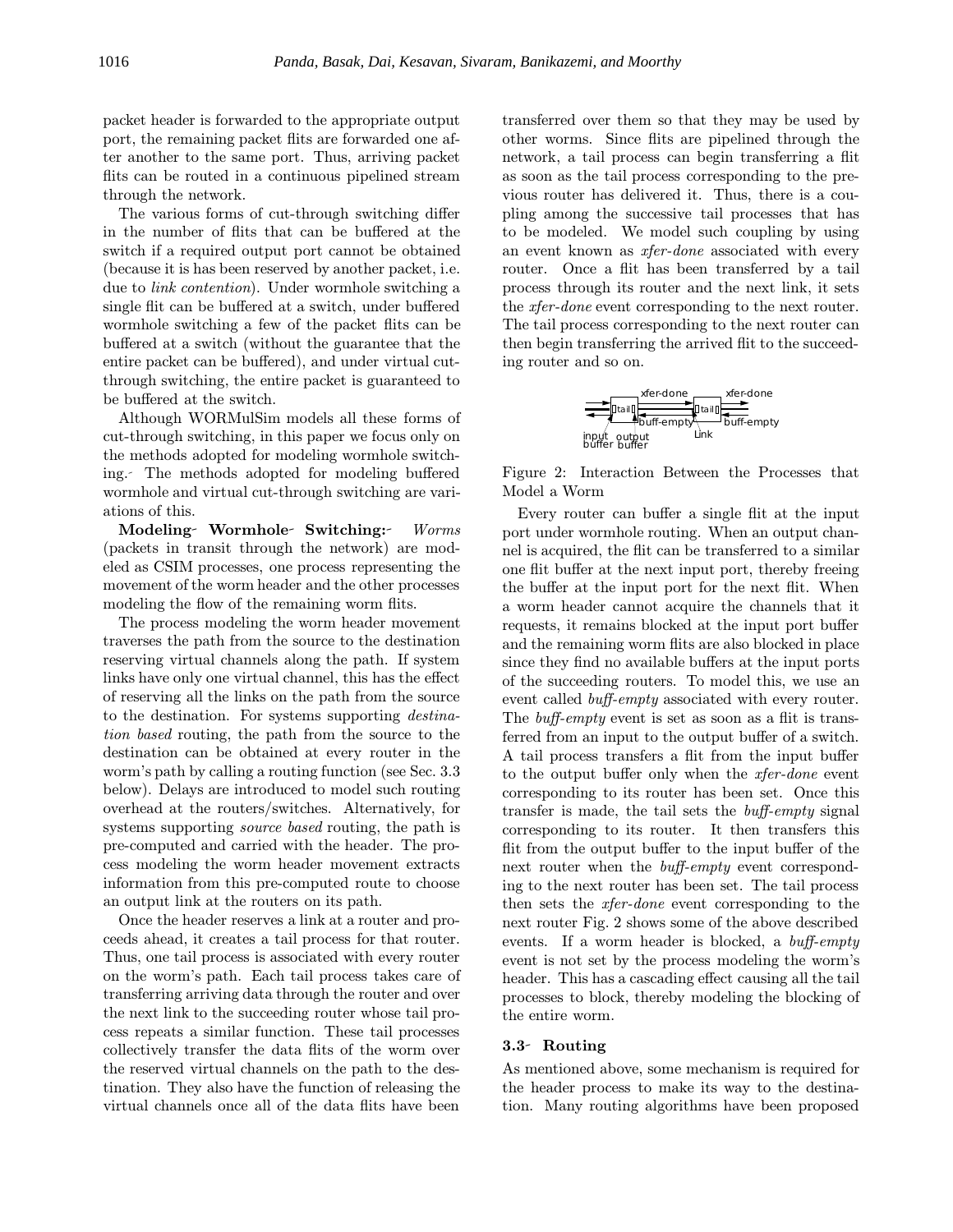for this. A routing algorithm provides the next link that a worm should take, given the worm header and the link on which the worm arrives at a router as input. Various routing algorithms have been proposed in the recent years (Duato et al., 1997) and WORMulSim supports a number of them (such as Dally's e-cube, Glass and Ni's turn model, Chien and Kim's planar adaptive, Duato's fully adaptive, and Autonet's up\*/down\* routing algorithms). Any (new) routing algorithm can be plugged in to work with WORMulSim because of the modular fashion in which the routing algorithm is integrated into the rest of the simulator.

Some machines, such as the IBM SP2, support source based routing where the worm header carries a pre-computed route. WORMulSim also supports such routing. In addition, some switch-based parallel systems like DEC Autonet use static routing tables within the switch to provide routing information. WORMulSim also provides flexibility to create such routing tables.

## 3.4 Topologies

Topologies of parallel systems can be broadly divided into two classes. The first class consists of routerbased regular topologies such as  $k$ -ary *n*-mesh,  $k$ ary *n*-cube, *k*-ary *n*-cube cluster-c, etc. The second class consists of switch-based topologies ranging from unidirectional/bidirectional multistage interconnection networks (MINs) to irregular networks. WORMulSim allows the modeling of any of these networks, as described below.

The simulator, during its initialization phase, runs a procedure which allocates the previously described facilities and events corresponding to the various network resources. Once this is done, a procedure is called to configure the links and routers into a regular or irregular topology. For regular topologies, routines can be called that set up most of the commonly used interconnections (including various forms of the k-ary n-cube such as the multidimensional meshes and tori, and various types of unidirectional and bidirectional MINs, such as the omega, butterfly, and cube). To model an irregular topology, data structures are set up to model the interconnection. These data structures can be set up with the use of a random number generator to give us randomly generated irregular topologies. Alternatively, values can be read from a file, thus providing the user with the flexibility to specify a particular topology.

Any new topology can be modeled by plugging in an appropriate module that sets up the interconnections among the routers and among the hosts and routers. This is again a result of the modular design

# of WORMulSim.

## 4 MODELING MESSAGING LAYER

In the previous section, the process of transmitting a message through the wormhole routed interconnection network is discussed. In this section, we describe how the overhead associated with preparing and transmitting messages to the network at the sender side is modeled. We also describe how a message is absorbed at the receiver side and delivered to the receiving host processor with the associated overhead. The details on the implementation of the two basic communication primitives (asynchronous nonblocking send and asynchronous blocking recv) are discussed. Further, we consider the effect of packetization in systems where there is a constraint on the maximum packet size being transmitted and indicate how we model this in WORMulSim.

# 4.1 Accounting for Messaging Overheads

A message being sent using the send primitive needs to be first transferred from the user space of the host processor to the kernel. The message is then transferred to the NIC and then to the network via an injection channel. The overhead of adding the appropriate header to the message, context switching and copying of the message from the user space to the kernel is modeled by holding the host processor resource for  $t_{host}^{send}$  units of time. The time required for processing the message at the NIC is modeled by holding the NIC resource for  $t_{nic}^{send}$  units of time. In addition to these, the time required for injecting a message flit to the network through an injection channel is modeled by  $t_{inj}$ .

Similarly, at the receiving end, the delay introduced by the consumption channel is modeled by  $t_{con}$  time units per flit. The processing times at the NIC and host processor are modeled by  $t_{nic}^{recv}$  and  $t_{host}^{recv}$ , respectively. All messages arriving at a processing node are posted to its mailbox and the host processor is signaled by setting an mb recv event. It should be noted here that although we accurately model the transmission of a message from one node to another, we do not overload the simulator by sending actual data. Only a pointer to the data is passed to the receiving node.

A host processor receives a particular message by invoking the recv primitive. The receive mailbox is checked for the particular message. If the message is found in the mailbox, it is forwarded to the receiving host processor which continues with normal program execution. Otherwise, the host processor is blocked until the message is posted by the network into its mailbox because the recv primitive is a blocking receive. On arrival of each message the host processor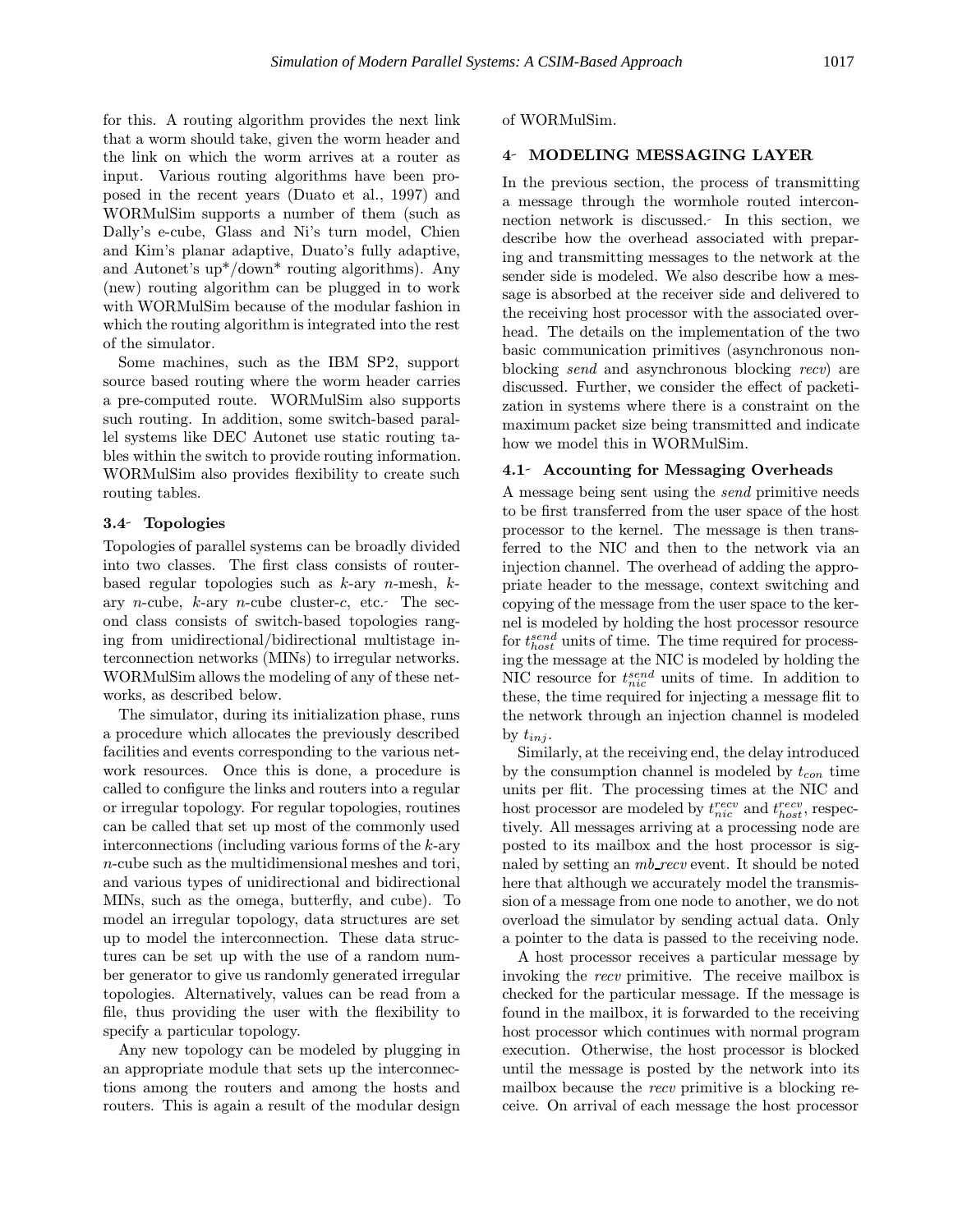is awakened (by mb recv signal) to check if the desired message has arrived. On arrival of the specified message the host processor is allowed to continue normal execution.

## 4.2 Packetization

In most current systems the size of packets being transmitted through the network can not be arbitrarily large. Therefore, it is necessary to partition a message longer than the maximum packet size into a set of packets. WORMulSim allows the flexibility to set such maximum packet size parameter and to partition longer messages into smaller packets. Each packet has a sequence number and the number of packets for each message is recorded. On arrival of each packet the NIC processor is signaled (through an  $mb\_nic\_recv$  event). The NIC processor is responsible for reassembling the packets and signaling the host processor (through the *mb\_recv* event) when all packets of a message arrive.

# 5- DISTRIBUTED- SHARED- MEMORY PROGRAMMING MODEL LAYER

So far, we have described how WORMulSim models the interconnection networks and basic communication primitives. Programs using distributed memory model can be directly executed by using these communication primitives. However, for systems supporting the distributed shared memory (DSM) programming model, more architectural components are needed. In this section, we briefly describe how the DSM model has been incorporated into WORMul-Sim. We focus on the modeling of two essential aspects of a DSM system: node architecture and cachecoherence protocol.

## 5.1 Node Architecture

In addition to the network, a key factor in modeling a DSM system is to capture the architecture and the operations of every processing node in sufficient detail. The node architecture modeled in WORMul-Sim, as shown in Fig. 3, is similar to the Stanford FLASH system. Each node in the system consists of a processor, a cache, a portion of global memory, a node controller, and a network interface. Transaction buffers for resolving outstanding memory requests are also modeled to support various relaxed memory consistency semantics.

The processor executes the instructions of a user program and directs all shared memory accesses to the cache. When there is a cache miss, a request is sent to the local node controller. Depending on the current state of the cache/memory block and the underlying cache coherence protocol, different actions are taken by the node controller to satisfy the request (see following subsection). While an outstanding request is being resolved, the processor at the requesting node can either proceed or suspend its execution depending on the memory consistency model supported, data dependency and the depth of the transaction buffers.



Figure 3: Node Architecture of the Modeled DSM System

All types of storage (caches lines/tags, memory blocks/directories, transaction buffers, and transmitting/receiving buffers at the network interface) are implemented as arrays in WORMulSim. Potentially overlapped operations via multiple ports of these storage units (like dual ports in the cache) are modeled by fixing the maximum simultaneous requesters allowed, associating a separate lock at a finer granularity of the storage (like a cache line), and assigning different priorities to the requesters. The functional units such as the cache controller, the node controller, and the network interface are simulated as concurrent CSIM processes. Intra-nodal communication among these units is simulated using queues coupled with event signals.

#### 5.2 Cache-Coherence Protocol

The actions taken by a node in dealing with a shared memory access are dictated by the cache coherence protocol used. Specifically, the cache/node controllers manipulate the corresponding tags/directories of the memory blocks and exchange messages between the nodes to enforce the designated memory consistency semantics. Current generation DSM systems support a range of coherency protocols (such as fully-mapped, limited) (Stenstrom, 1990). WORMulSim models these protocols.

In WORMulSim, a cache coherence protocol is enforced by the processes of the cache controller and the node controller via dispatching tables and a set of transaction handlers. These handlers are invoked based on the combination of the current states of cache lines or memory blocks and the types of messages being processed. These techniques provide us with the desired flexibility with respect to the selection of coherence protocols.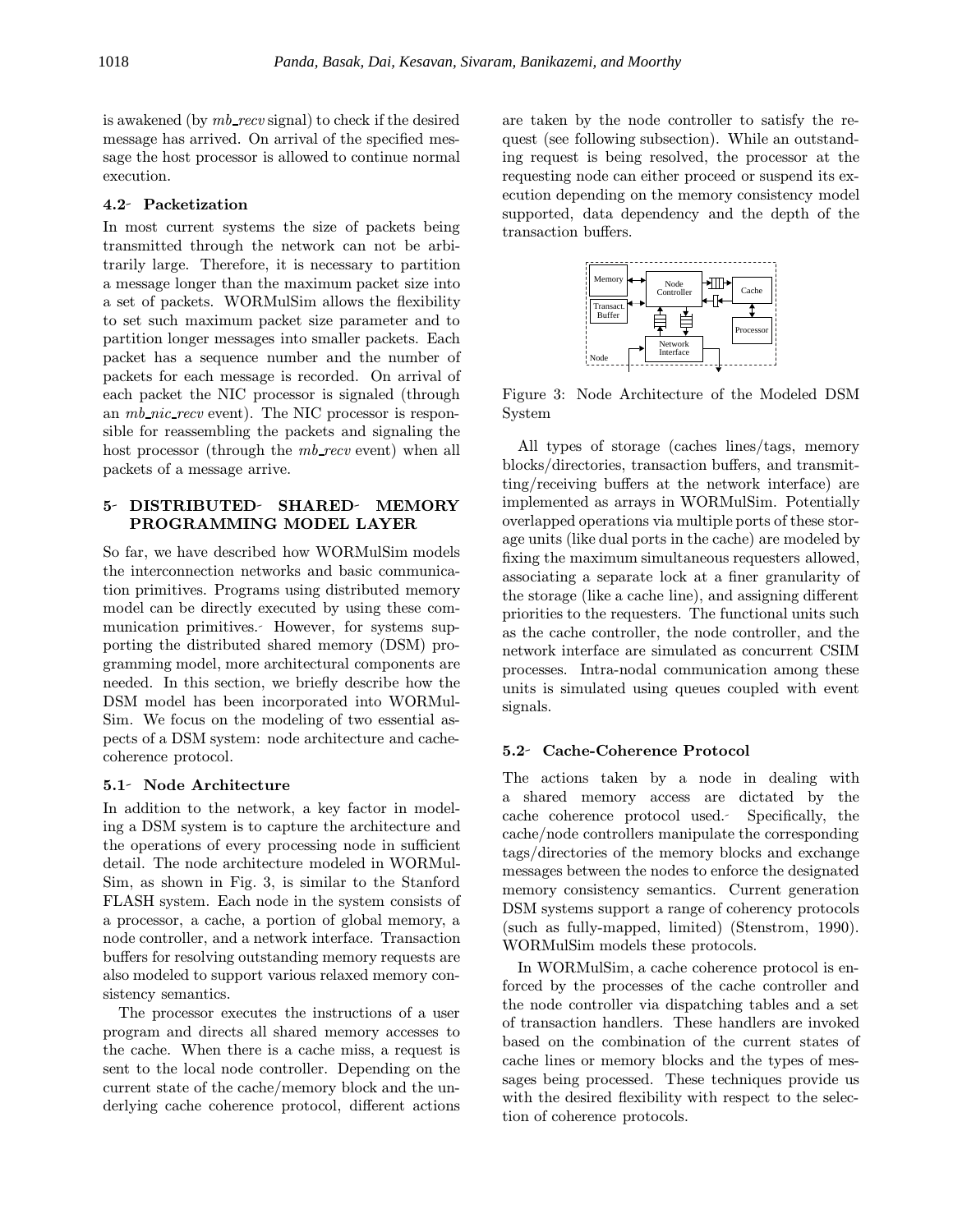# 6 MODELING APPLICATION LAYER

WORMulSim can be driven by either synthetic or real application programs. It is commonly known that the overall execution time of any parallel application contains two portions: computation time and communication time. To estimate the communication time, we use the message passing primitives in distributed memory programs and global memory accesses and synchronization operations in DSM programs. The time delays for these operations are determined by WORMulSim in a dynamic and integrated manner during execution, as described in earlier sections.

The computation time of each application is estimated as follows. We first compile the source code of each application by the DLXcc compiler (Hennessy, 1996) using the optimization level equivalent to O2 of gcc. Next, we examine the generated object code instruction by instruction on each processor and instrument the program (by inserting instructions in each basic block of the code) to count the instructions executed between two successive communication operations. The computation time between two successive communication operations is now estimated as a product of the instruction count and the CPI (cycles per instruction) of the processors of the target system. CSIM hold primitives with these computation times are now inserted into the basic blocks of the code. Using such an approach, WORMulSim maintains the temporal relationships between computation-communication steps and models the behavior of an application accurately.

# 7 PERFORMANCE MEASURES OF WORMulSim

In this section we present some sample performance evaluation results for WORMulSim. Two types of results are presented: communication patterns for distributed memory systems (one-to-all, all-to-one, and multiple-multicast) and application-driven evaluation for two DSM applications. The pattern-based evaluations use layers 1-2 of the simulator where as the application-driven evaluations consider all four layers.

The results were obtained by running the simulator on an 99 MHz HP 735 with HP-UX 9.05 operating systems. Table 1 shows the execution time of the simulator to implement all-to-one and one-to-all communication in an 8x8 distributed memory system. The patterns are implemented with point-topoint send and recv primitives. In the all-to-one pattern 63 nodes send individual messages to node 0. Communication takes place in the reverse order for the one-to-all pattern.

Table 2 presents simulation times for evaluating

Table 1: Simulation Times for One-to-all and All-toone Communication Patterns on an 8x8 System

|                | $One-to-all$ | $All-to-one$ |  |
|----------------|--------------|--------------|--|
| Message Length | Time         | Time         |  |
| (in bytes)     | (in seconds) | (in seconds) |  |
|                | 0.17         | 0.24         |  |
| 64             | 2.16         | 2.71         |  |
| 256            | 8.30         | 10.30        |  |
| 1024           | 33.42        | 43.27        |  |

multiple-multicast pattern. A set of sources participate in this pattern where each source sends a message to a set of destinations. Number of destinations and message size were fixed at 32 and 4 bytes, respectively in this experiment. A binomial tree-based algorithm was used for this pattern. Based on these results as well as the results in Table 1, it can be observed that various communication patterns in distributed memory systems can be evaluated extremely fast using WORMulSim.

Table 2: Simulation Times for Multiple-multicast

| No. of Sources                                |  | 64 |
|-----------------------------------------------|--|----|
| Time (in seconds)   0.40   0.57   1.30   2.81 |  |    |

The next set of results show the time needed to evaluate the execution of complete applications (at an instruction-level) on an 8x8 DSM system using WOR-MulSim. Two applications  $(Barnes$  and  $Radir)$  were considered. Barnes is an application, representative of the class of hierarchical N-body methods used in astrophysics, electrostatics, and plasmaphysics, among others. The communication pattern in Barnes is hierarchical and irregular. Radix is the integer radix sort kernel, a major task in data base applications. Table 3 shows the simulation times for these two applications. These data points indicate that integrated modeling of parallel systems by considering all four layers is feasible by using current generation workstations.

Table 3: Simulation Times for Two DSM Applications

| Application | Size      | Time (in seconds) |
|-------------|-----------|-------------------|
| Barnes      | 8K bodies | 22560.43          |
| Radix       | 1M Kevs   | 49597.49          |

#### 8- CONCLUSIONS AND FUTURE WORK

In this paper we have presented an integrated modeling approach for evaluating parallel systems design. This approach considers four layers of a parallel sys